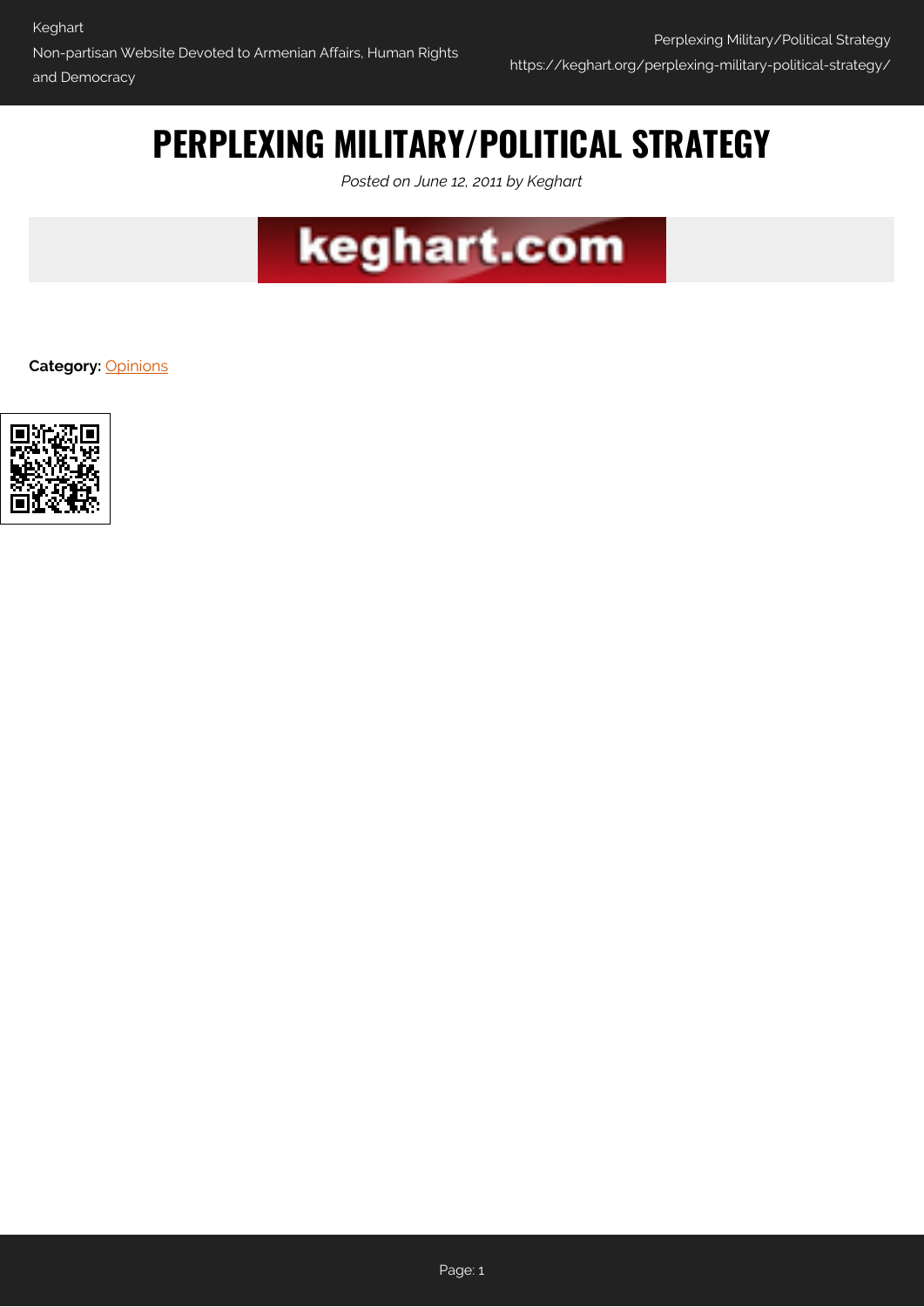## **Keghart.com Board Editorial**, 13 June 2011

 $\pmb{\times}$ When a state, which is growing in militarily might by the day, keeps threatening its hard-pressed neighbor on a regular basis, what does the threatened state do, especially when the threatened party is perceived, by some, to be militarily stronger than its bellicose neighbor? Most people would assume the state at the receiving end of the constant threats would take military action—while it still has the military advantage--to discourage its neighbor from turning menacing words into action.

## **E Keghart.com Board Editorial**, 13 June 2011

 $\pmb{\times}$ When a state, which is growing in militarily might by the day, keeps threatening its hard-pressed neighbor on a regular basis, what does the threatened state do, especially when the threatened party is perceived, by some, to be militarily stronger than its bellicose neighbor? Most people would assume the state at the receiving end of the constant threats would take military action—while it still has the military advantage--to discourage its neighbor from turning menacing words into action.

And when that belligerent state regularly shoots at the threatened state's soldiers, who are in defensive positions, and even slays farmers tilling the fields, what does the harassed state(s) do?

Armenians know the above are not academic scenarios or questions. For instance, between May 8 and 14 the Azerbaijani forces violated the Artsakh/Azerbaijan ceasefire protocol around 450 times. According to the Artsakh Armed Forces, in that one week Azeri soldiers fired 1,700 times in the direction of Artsakh forces. Since ceasefire was signed in 1994, instances of Armenian or Artsakh forces acting aggressively against Azeri forces have been few and far between while the Azeris have made a habit of attacking the Armenians—army and civilians.

One could attribute the Yerevan/Stepanagerd "restraint" on a plan to compile a dossier against Azerbaijan-- a file that can be presented to the United Nations or to other international agencies, to demonstrate that Azerbaijan is not interested in peace with its Armenian neighbors. If such is the case, how thick should such a dossier be to make a credible case to international bodies? And as importantly, why assume that dossier-compiling is part of the Armenian strategy when Yerevan and Stepanagerd have been singularly lackadaisical in this aspect of their political campaign against Azerbaijan?

Frankly, we are perplexed. Confused by the inexplicable silence on the part of Yerevan and Stepanagerd, we are left asking, "What—if any—plans do the two Armenian capitals have to scotch the almost-daily Azeri aggression?" How many Armenian soldiers and citizens have to be killed